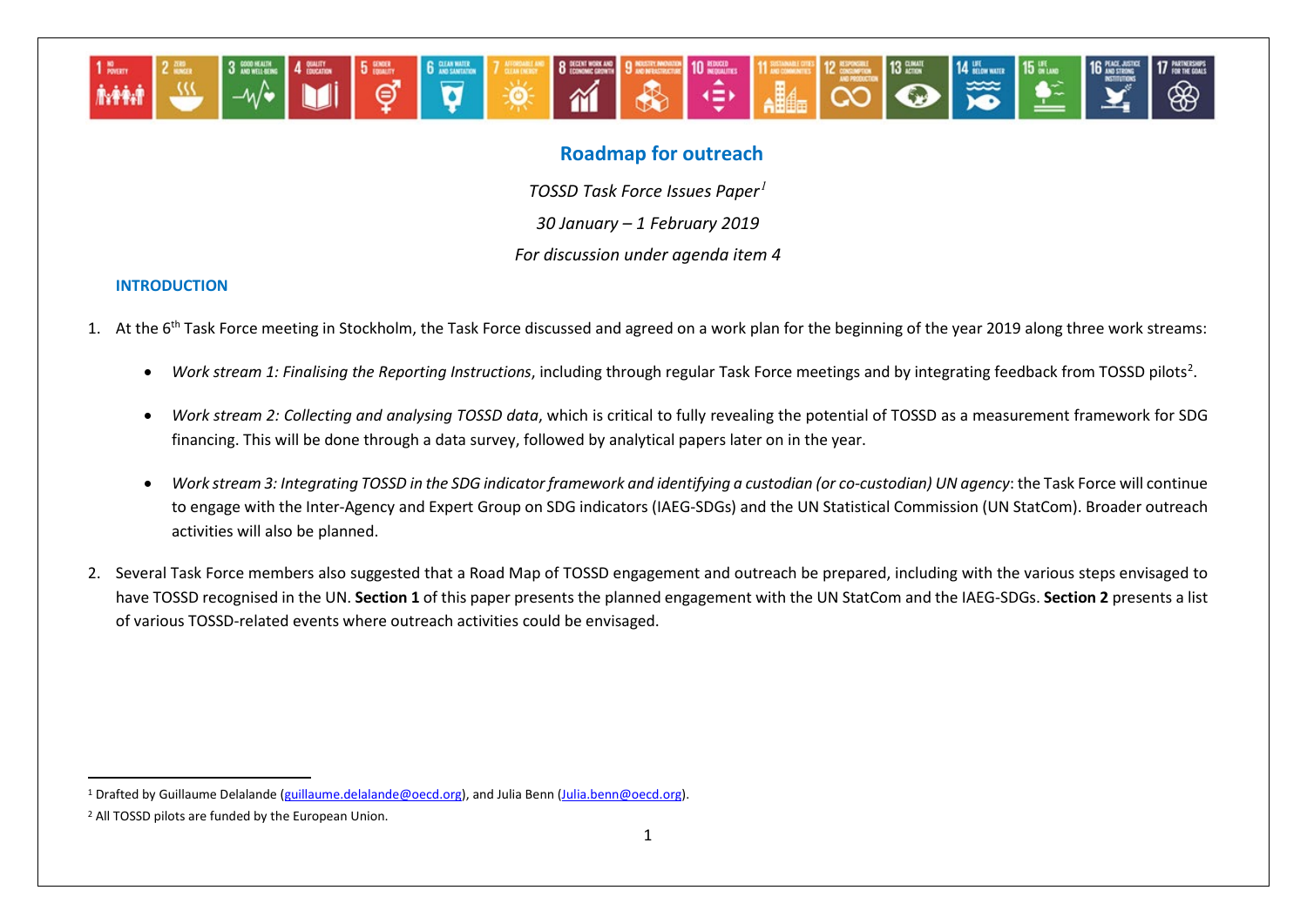# <span id="page-1-1"></span><span id="page-1-0"></span>**I. KEY STEPS FOR ENGAGEMENT WITH THE IAEG-SDGs AND THE UN STATISTICAL COMMISSION**

### **TOSSD and the SDG indicator framework**

-

- [3](#page-1-0). TOSSD has the potential to inform a large number of targets of the SDG framework.<sup>3</sup> In order to integrate TOSSD in this framework, the TOSSD Task Force has been engaging with the Inter-Agency and Expert Group on SDG Indicators (IAEG-SDGs), which was tasked by the UN Statistical Commission to develop and implement the global indicator framework.
- 4. The November meeting of the TOSSD Task Force was a critical opportunity to advance this engagement, notably with the specific TOSSD side-event organised on 6 November. The comments made by IAEG-SDGs members about TOSSD were perceived as broadly positive by the Task Force, while the IAEG-SDGs Secretariat (United Nations Statistics Division, UNSD) perceived them as less so<sup>[4](#page-1-1)</sup>.
- 5. Having the meeting of the Task Force in parallel to that of the IAEG-SDGs facilitated learning about the process and timeline of amendments to the SDG indicators as follows:
	- By March 2019, the IAEG-SDGs will prepare a review framework containing possible deletions, replacements, adjustments and additions of indicators, based on previous analysis and assessments, with assistance from the IAEG-SDGs Secretariat.
	- At its 9th meeting (in March-April 2019), the IAEG-SDGs will conduct a final progress review of Tier III indicators to determine whether they can be maintained in the list or deleted.
	- Between May and July 2019, an open consultation on the preliminary list of possible deletions, adjustments, replacements and additions will be held. The IAEG-SDGs will review the results of the consultation by September 2019.
	- By the end of November 2019, the Group will prepare the final proposal for the 2020 comprehensive review of the SDG indicators and submit it to the UN Statistical Commission for its consideration at the 51st session in March 2020.
- 6. In addition, exchanges with the IAEG-SDGs Secretariat indicated that the formal process followed by the Group in considering indicators has several steps, starting with the submission by the custodian agency of the methodology (agreed by a global intergovernmental body), the metadata, a description of the data

<sup>&</sup>lt;sup>3</sup> In that regard, TOSSD appears particularly fit for purpose for several SDG targets that refer to "total official flows", "international financial flows" or "total official international support" (targets 2.a.2, 7.a.1, 9.a.1, 10.b.1, 17.3.1, 17.9.1).

<sup>4</sup> See item 2 of the TOSSD Action points of the Stockholm meeting available on the TOSSD Task Force website.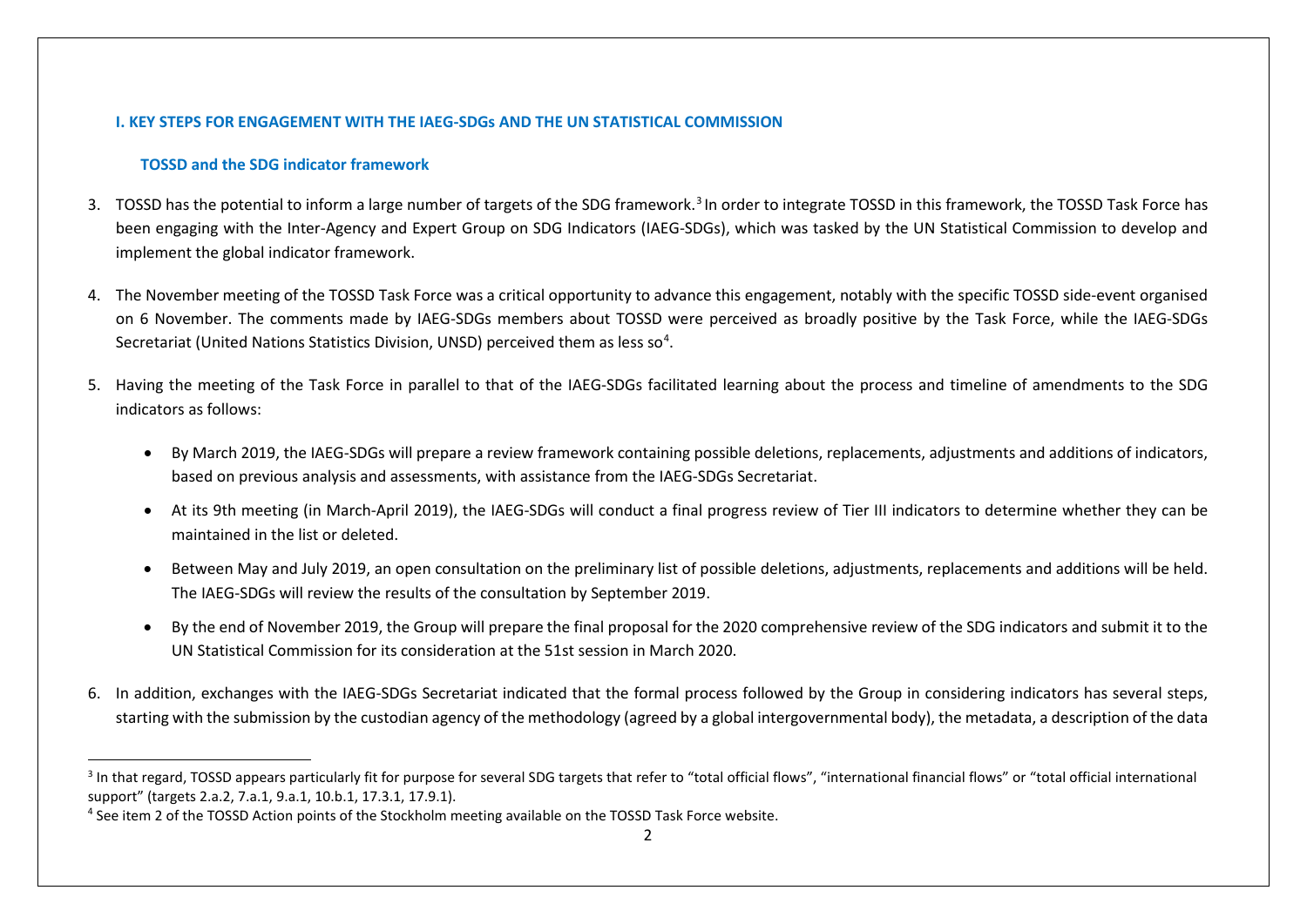<span id="page-2-0"></span>flow and the data. The members of the IAEG-SDGs then consult their national statistical systems and the countries in their sub-regional groups before expressing any views.

7. Discussions with the UNSD are still ongoing, with the next meeting planned early February, to see if the status of development of TOSSD is sufficiently advanced and, if so, how and when a proposal on TOSSD could be submitted for consideration by the IAEG-SDGs.

### **Anchoring TOSSD with the UN Statistical Commission**

<u>.</u>

- 8. Upon advice of the UNSD and the OECD Statistics and Data Directorate, the Task Force Secretariat's engagement with the UN beyond the IAEG-SDGs has focused on the UN Statistical Commission. The major advantage of this path is that the UN Statistical Commission can adopt international statistical standards. The adoption of TOSSD by this body would not only enshrine TOSSD as a development finance standard in its own right, but would make it much easier for any UN entity to volunteer to host or become a co-custodian of TOSSD.
- 9. Based on discussions at the TOSSD Task Force in Stockholm, it appears that the process for recognising TOSSD as an international standard could start at the March 2019 UN Statistical Commission. During this meeting members of the Commission could call for the creation of a "city group"<sup>[5](#page-2-0)</sup> on TOSSD, which could very well be the current TOSSD Task Force, joined perhaps by additional statistical experts from countries represented in the Commission. A sufficient number of members need to support the proposal for it to be accepted.
- 10. Once the city group is created, it could report back to the UN Statistical Commission at its regular meetings. This process is slow however discussions in two or three annual meetings of the Commission may be required before TOSSD could be presented for adoption as an international standard.
- 11. The idea of having the city group called for at the UN Statistical Commission was very much supported by the TOSSD Task Force at its November meeting and was integrated into the Task Force work plan.
- 12. In order to continue the discussion with the UN StatCom, a side-event will be organised at the upcoming UN StatCom meeting from 5-8 March 2019. The Secretariat is also discussing with the UNSD to investigate the possibility of a room document, containing the emerging Reporting Instructions, being circulated at the UN StatCom. Finally, coordination among Task Force members and beyond will also be sought to ask for a city group at the UN StatCom, if Task Force still supports this idea.

 $5$  A "city group" is a group of experts that met initially in a specific "city" and decided to set up a group to define a new statistical standard.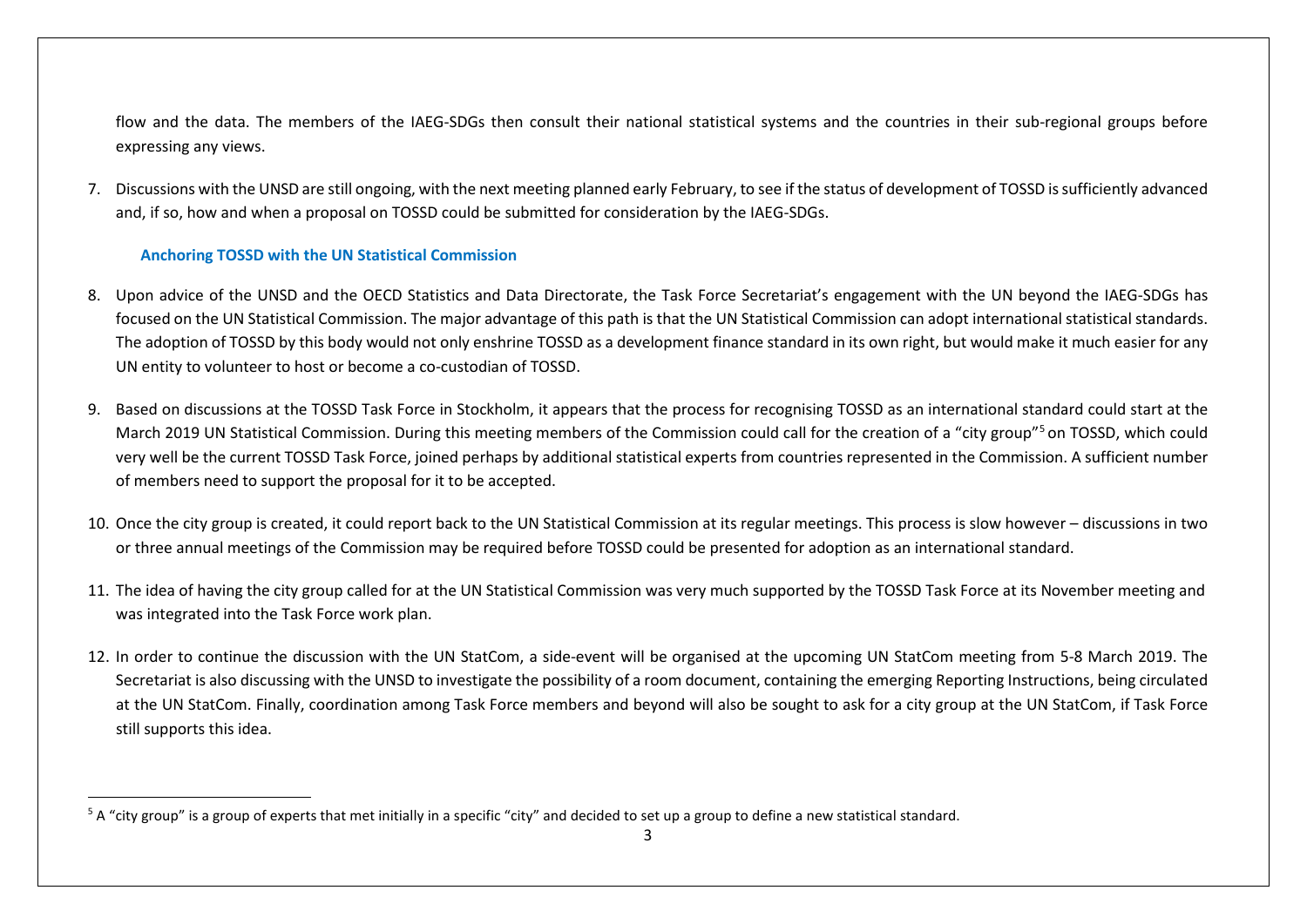#### **II. DETAILED ROAD MAP FOR OUTREACH**

13. The list of TOSSD events and activities is presented in Table 1 below. Most events will give opportunities for engagement and outreach on various aspects of TOSSD. Other key TOSSD-related activities are also included for ease of reference, and are shown in *italics* when they do not represent outreach activities per se. It is proposed that this Roadmap constitutes a standing item at each Task Force meeting.

| Event                                                                                      | Type of<br>activity          | <b>Task</b><br>Force<br><b>Work</b> | <b>Short</b><br><b>Description</b>                                                                                                                 | <b>Dates</b><br>in 2019 | <b>Location</b> | <b>Status</b><br>(Tbc)<br>Confirmed / | <b>Notes</b> |  |
|--------------------------------------------------------------------------------------------|------------------------------|-------------------------------------|----------------------------------------------------------------------------------------------------------------------------------------------------|-------------------------|-----------------|---------------------------------------|--------------|--|
|                                                                                            |                              | <b>Stream</b>                       |                                                                                                                                                    |                         |                 | Completed)                            |              |  |
| January                                                                                    |                              |                                     |                                                                                                                                                    |                         |                 |                                       |              |  |
| <b>TOSSD workshop with CAITEC</b>                                                          | Workshop                     | 2 & 3                               | Presentation and dialogue with Chinese<br>representatives about TOSSD and the<br><b>TOSSD data survey</b>                                          | 24-25 Jan.              | Beijing, China  | Completed                             |              |  |
| 7 <sup>th</sup> Task Force meeting                                                         | <b>Task Force</b><br>Meetina | 1                                   | <b>TOSSD Task Force Meeting</b>                                                                                                                    | 30 Jan.<br>$-1$ Feb.    | Paris, France   | Confirmed                             |              |  |
| <b>February</b>                                                                            |                              |                                     |                                                                                                                                                    |                         |                 |                                       |              |  |
| Peace and Security Pilot - Expert<br>workshop                                              | Workshop                     | $\mathbf{1}$                        | Expert workshop to inform the pilot<br>study about the boundaries of TOSSD<br>regarding Peace and Security                                         | 05 Feb.                 | Paris, France   | Confirmed                             |              |  |
| Workshop on TOSSD with the<br>Working Party on Development<br>finance Statistics (WP-STAT) | Workshop                     | $\overline{2}$                      | This workshop will aim at responding to<br>any questions that providers that<br>participate in the WP-STAT may have on<br>the upcoming data survey | 15 Feb.                 | Paris, France   | Confirmed                             |              |  |
| OECD DAC dialogue with Latin<br>America and Caribbean countries                            | Senior Level<br>Meeting      | $\overline{3}$                      | Dialogue on issues of common interest,<br>including a discussion on TOSSD                                                                          | 21 Feb.                 | Paris           | Confirmed                             |              |  |
| <b>OECD DAC Senior Level Meeting</b>                                                       | Senior-Level<br>Meeting      | $\overline{3}$                      | Support for TOSSD is sought from OECD<br>providers and key OECD Partners                                                                           | 22 Feb.                 | Paris           | Confirmed                             |              |  |
| Costa Rica Pilot Study (final report)                                                      | Pilot study<br>report        | $\mathbf{1}$                        | Publication of the Report of the Costa<br>Rica Pilot study                                                                                         | End Feb.                | Not Applicable  | Tbc                                   |              |  |
| Launch of TOSSD data survey                                                                | Data<br>collection           | 1                                   | First TOSSD data survey                                                                                                                            | Feb. - Apr.             | Paris           | Confirmed                             |              |  |
| <b>March</b>                                                                               |                              |                                     |                                                                                                                                                    |                         |                 |                                       |              |  |

# **Table 1. TOSSD events/activities and Road Map for Outreach**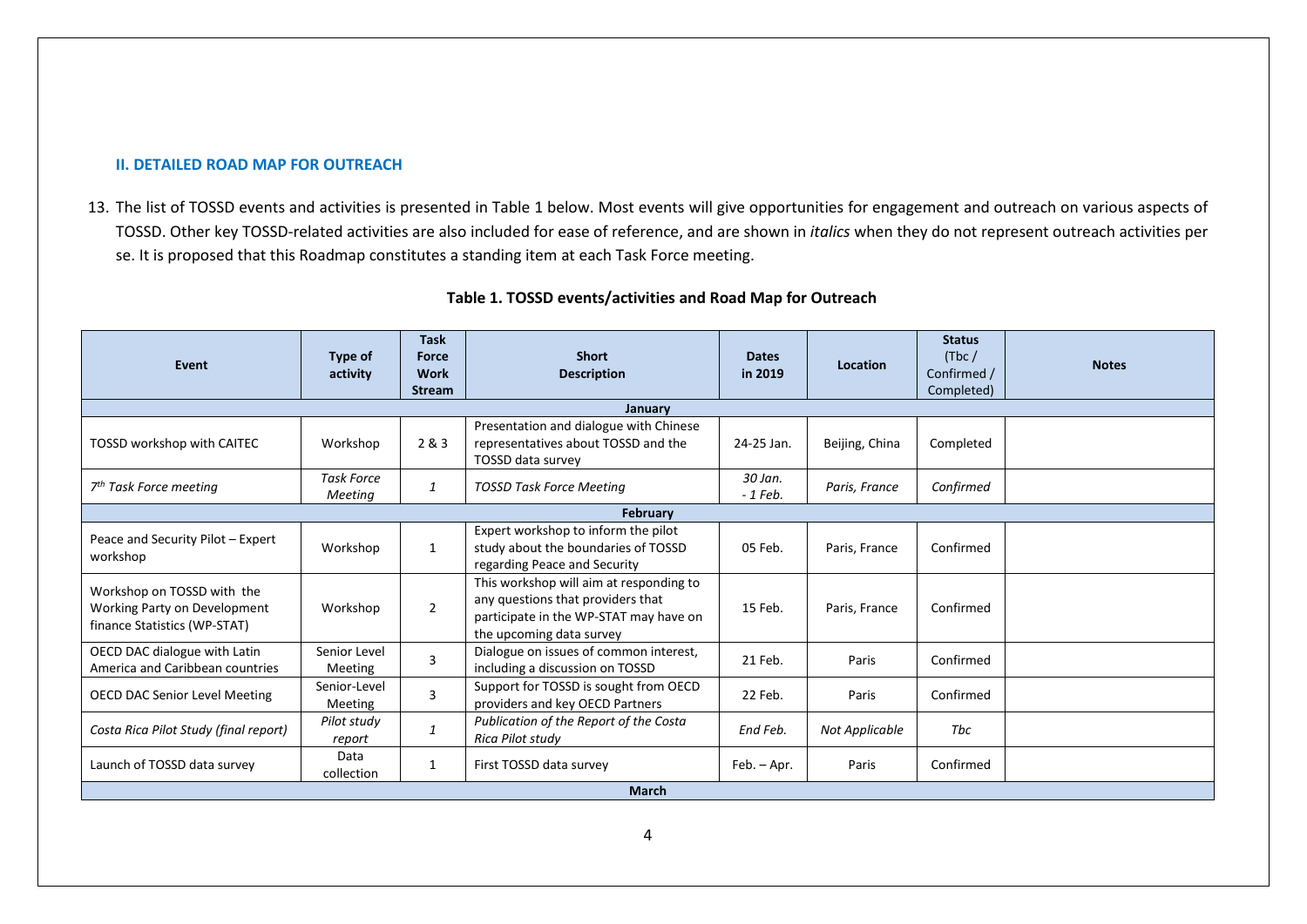| Event                                                            | Type of<br>activity                                               | <b>Task</b><br><b>Force</b><br><b>Work</b><br><b>Stream</b> | <b>Short</b><br><b>Description</b>                                                                                                                                                                                                                                                                                                                       | <b>Dates</b><br>in 2019 | <b>Location</b>                     | <b>Status</b><br>(Tbc)<br>Confirmed /<br>Completed) | <b>Notes</b>                                                                                                                                                                                                                                                                                 |
|------------------------------------------------------------------|-------------------------------------------------------------------|-------------------------------------------------------------|----------------------------------------------------------------------------------------------------------------------------------------------------------------------------------------------------------------------------------------------------------------------------------------------------------------------------------------------------------|-------------------------|-------------------------------------|-----------------------------------------------------|----------------------------------------------------------------------------------------------------------------------------------------------------------------------------------------------------------------------------------------------------------------------------------------------|
| $1st$ 2019 TOSSD Pilot study -<br><b>Burkina Faso</b>            | Pilot mission                                                     | $\mathbf{1}$                                                | TOSSD pilot Study in Burkina Faso                                                                                                                                                                                                                                                                                                                        | 3-15 March              | Ouagadougou,<br><b>Burkina Faso</b> | Confirmed                                           |                                                                                                                                                                                                                                                                                              |
| UN Statistical Commission & Task<br>Force side event             | Proposal for a<br>city group,<br>Room<br>Document &<br>Side-event | $\mathbf{1}$                                                | Interventions by members at the UN<br>StatCom; Room document; and side-<br>event to present the methodology of<br>Pillar I.                                                                                                                                                                                                                              | 5-8 March               | New York, USA                       | Confirmed                                           | There is still a funding gap at this<br>point in time for organising this<br>event. The exact date/time of the<br>side-event is tbc. Possibly<br>presentation of a room<br>document that would include the<br>Reporting instructions. Proposal<br>of creation of a city group by<br>members. |
| Peace and Security Pilot -<br>International organisations        | Pilot study<br>mission                                            | $\mathbf{1}$                                                | Pilot mission to inform the pilot study<br>about the boundaries of TOSSD on Peace<br>and Security                                                                                                                                                                                                                                                        | 5-8 March               | New York, USA                       | Confirmed                                           | In parallel of engagement<br>activities at the UN StatCom (e.g.<br>DPO)                                                                                                                                                                                                                      |
| Peace and Security Pilot - Provider<br>mission                   | Pilot study<br>mission                                            | $\mathbf{1}$                                                | Pilot mission to inform the pilot study on<br>the boundaries of TOSSD on Peace and<br>Security                                                                                                                                                                                                                                                           | <b>Thc</b>              | Paris, France                       | Tbc                                                 |                                                                                                                                                                                                                                                                                              |
| Peace and Security Pilot -<br>International organisations        | Pilot study<br>mission                                            | $\mathbf{1}$                                                | Pilot mission to inform the pilot study<br>about the boundaries of TOSSD on Peace<br>and Security                                                                                                                                                                                                                                                        | Tbc                     | Vienna, Austria                     | <b>Tbc</b>                                          | e.g. UNODC, IAEA, UNODA.                                                                                                                                                                                                                                                                     |
| <b>BAPA + 40</b>                                                 | Participation                                                     | 3                                                           | Presence by the Secretariat and Task<br>Force members                                                                                                                                                                                                                                                                                                    | $20 - 22$<br>March      | <b>Buenos Aires</b>                 | Confirmed                                           | Members are invited to ensure<br>that their senior representatives<br>talk about TOSSD in the events<br>they participate in.                                                                                                                                                                 |
| TOSSD data survey - workshops<br>with multilateral organisations | Data<br>collection                                                | $\mathbf{1}$                                                | First TOSSD data survey                                                                                                                                                                                                                                                                                                                                  | Feb., March,<br>Apr.    | Geneva and<br>New York              | Tbc                                                 |                                                                                                                                                                                                                                                                                              |
| 9th meeting of the IAEG-SDGs                                     | Participation                                                     | 3                                                           | Meeting objectives<br>• Review the tier classification<br>• Review Tier III work plans and updates<br>· Discuss 2020 comprehensive review<br>and additional indicators and develop<br>detailed timeline<br>• Discuss data disaggregation of SDG<br>indicators<br>• Share experiences on implementing<br>monitoring of the SDGs<br>• Other related issues | $25 - 28$<br>March      | Beirut, Lebanon                     | Confirmed                                           | https://unstats.un.org/sdgs/meet<br>ings/iaeg-sdgs-meeting-09/                                                                                                                                                                                                                               |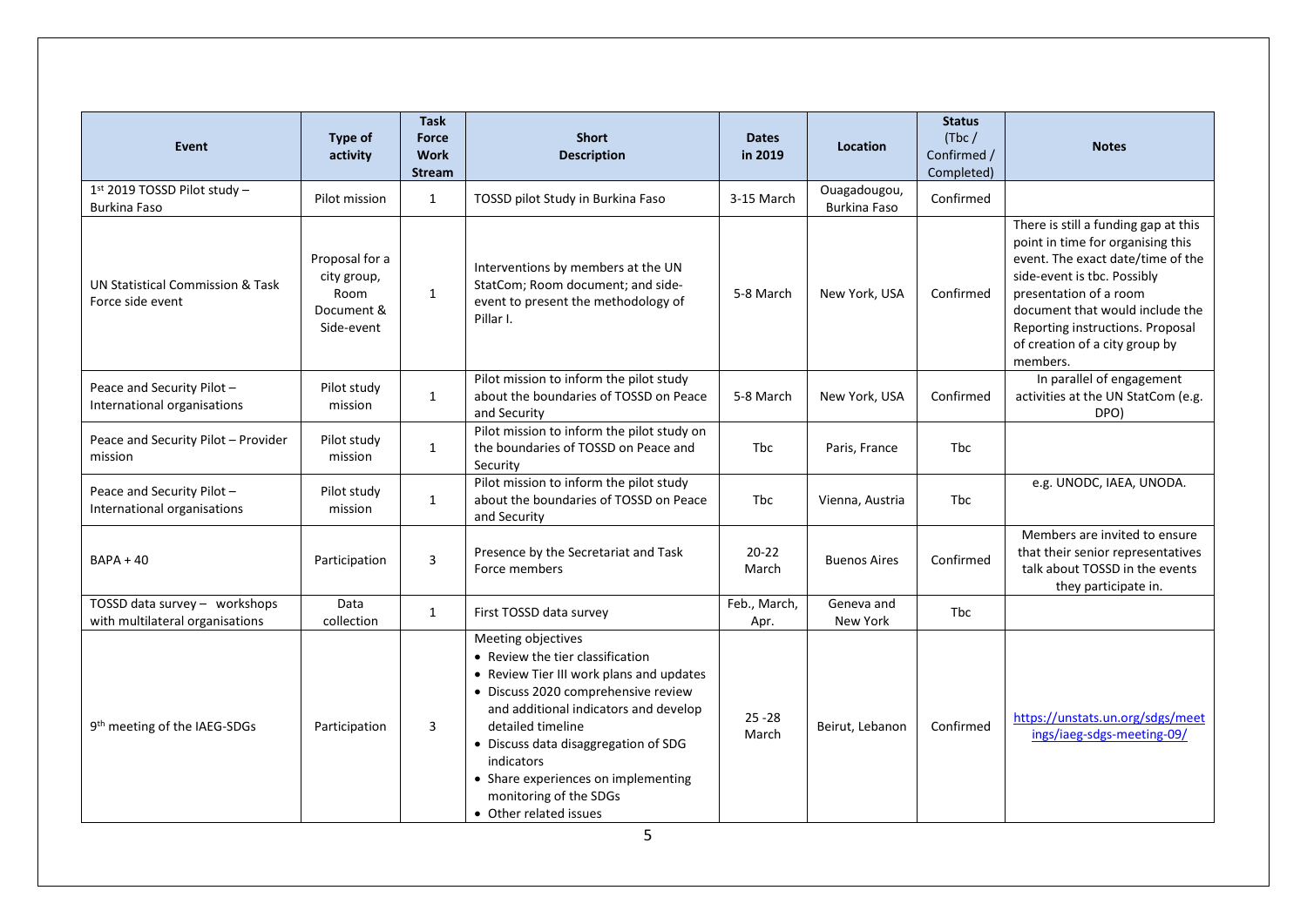| <b>Event</b>                                               | Type of<br>activity          | <b>Task</b><br><b>Force</b><br><b>Work</b><br><b>Stream</b> | <b>Short</b><br><b>Description</b>                                                                          | <b>Dates</b><br>in 2019       | Location                                             | <b>Status</b><br>(Tbc)<br>Confirmed /<br>Completed) | <b>Notes</b>                                                                                                                                    |  |
|------------------------------------------------------------|------------------------------|-------------------------------------------------------------|-------------------------------------------------------------------------------------------------------------|-------------------------------|------------------------------------------------------|-----------------------------------------------------|-------------------------------------------------------------------------------------------------------------------------------------------------|--|
|                                                            |                              |                                                             | <b>April</b>                                                                                                |                               |                                                      |                                                     |                                                                                                                                                 |  |
| Financing for Development Forum<br>- Task Force side event | Side-event                   | 3                                                           | TOSSD side-event at the FFD forum to<br>continue informing about the progress of<br><b>TOSSD</b>            | 15-18 April<br>2019           | New York                                             | <b>Thc</b>                                          | There is still a funding gap at this<br>point in time for organising this<br>event, which will take possibly<br>with representatives from LDCs. |  |
| TOSSD data survey - Follow-up<br>with respondents          | Data<br>collection           | $\mathbf{1}$                                                | First TOSSD data survey                                                                                     | Feb. - Apr.                   | Paris                                                | <b>Tbc</b>                                          |                                                                                                                                                 |  |
| May                                                        |                              |                                                             |                                                                                                             |                               |                                                      |                                                     |                                                                                                                                                 |  |
| <b>TOSSD</b> visualisation tool                            | Data<br>Presentation         | 2 & 3                                                       | Development of the interface of TOSSD                                                                       | Tbc                           | Not Applicable                                       | Tbc                                                 | There is still a funding gap at this<br>point in time for setting up the<br>TOSSD visualisation tool.                                           |  |
| 8 <sup>th</sup> Task Force meeting                         | <b>Task Force</b><br>Meeting | $\mathbf{1}$                                                | <b>TOSSD Task Force Meeting</b>                                                                             | <b>Thc</b>                    | <b>Thc</b>                                           | <b>Thc</b>                                          | There is still a funding gap at this<br>point in time for organising this<br>event (funding of partner country<br>travel).                      |  |
| 2 <sup>nd</sup> 2019 TOSSD Pilot study                     | Pilot study<br>mission       | $\mathbf{1}$                                                | TOSSD pilot Study (country to be<br>confirmed)                                                              | Tbc                           | <b>Tbc</b>                                           | Tbc                                                 |                                                                                                                                                 |  |
|                                                            |                              |                                                             | June 2019 and beyond                                                                                        |                               |                                                      |                                                     |                                                                                                                                                 |  |
| 3rd 2019 TOSSD Pilot study                                 | Pilot study<br>mission       | $\mathbf{1}$                                                | TOSSD pilot Study (country to be<br>confirmed)                                                              | Tbc                           | Tbc                                                  | <b>Tbc</b>                                          |                                                                                                                                                 |  |
| High Level Political Forum side-<br>event                  | Side-event                   | 3                                                           | Presentation of the results of the first<br>TOSSD data survey and of the progress<br>made by the Task Force | 9-18 July<br>2019             | New York                                             | <b>Thc</b>                                          | There is still a funding gap at this<br>point in time for organising this<br>event                                                              |  |
| <b>UN General Assembly</b>                                 | Senior Level<br>Meeting      | 3                                                           | High-level Dialogue on Financing for<br>Development                                                         | 26<br>September<br>2019       | New York                                             | Tbc                                                 | The detailed nature of the<br>activity to be carried out is still to<br>be confirmed                                                            |  |
| 9 <sup>th</sup> Task Force meeting                         | Task Force<br>Meeting        | $\it 1$                                                     | <b>TOSSD Task Force Meeting</b>                                                                             | September /<br><b>October</b> | Philippines /<br>Indonesia /<br>Other country<br>tbc | Tbc                                                 | There is still a funding gap at this<br>point in time for organising this<br>event (funding of partner country<br>travel).                      |  |
| Other events yet to be scheduled                           |                              |                                                             |                                                                                                             |                               |                                                      |                                                     |                                                                                                                                                 |  |
| 1st Canada-funded TOSSD<br>Consultation                    | Workshop                     | 2 & 3                                                       | Presentation of TOSSD and dialogue with<br>Latin America representatives about<br><b>TOSSD</b>              | Tbc                           | Panama or<br>Trinidad &<br>Tobago                    | <b>Tbc</b>                                          |                                                                                                                                                 |  |
| 2 <sup>nd</sup> Canada-funded TOSSD<br>Consultation        | Workshop                     | 2 & 3                                                       | Presentation of TOSSD and dialogue with<br>regional representatives about TOSSD                             | Tbc                           | <b>Tbc</b>                                           | Tbc                                                 | Possibly South Africa                                                                                                                           |  |